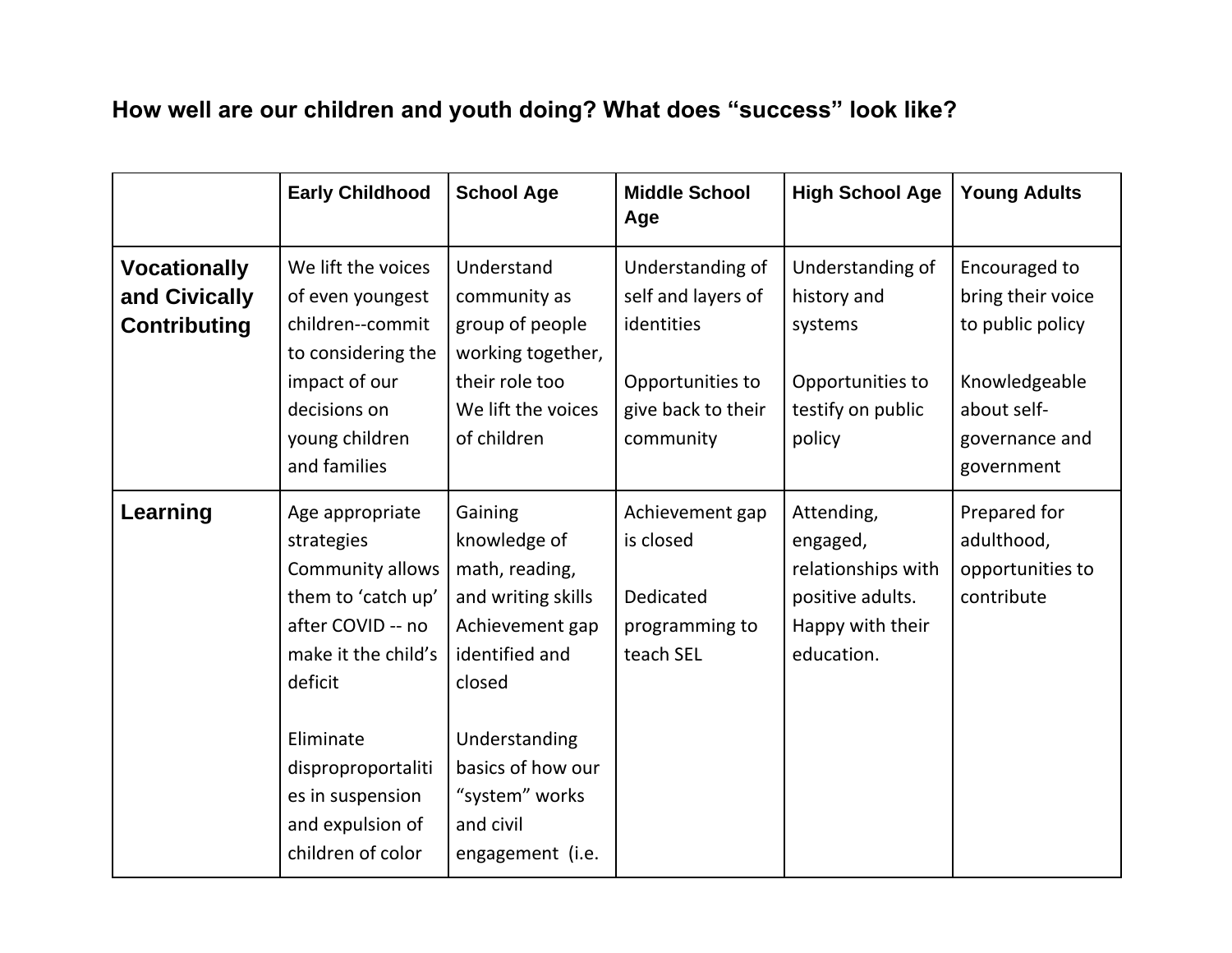|                                                     | and boys from<br>child care and<br>early learning<br>settings                                                                                                                                                                            | "Schoolhouse<br>Rock")                                                                     |                                                                                                                            |                                                                              |                                                                              |
|-----------------------------------------------------|------------------------------------------------------------------------------------------------------------------------------------------------------------------------------------------------------------------------------------------|--------------------------------------------------------------------------------------------|----------------------------------------------------------------------------------------------------------------------------|------------------------------------------------------------------------------|------------------------------------------------------------------------------|
| Socially/<br><b>Emotionally</b><br><b>Connected</b> | They are engaged<br>in activities with<br>peers/playing<br>Healthy parent-<br>child relationships<br>(parents prepared<br>and supported to<br>provide<br>predictable,<br>consistent and<br>nurturing care<br>and to delight in<br>child) | See self as part of<br>group, but also<br>self as leader in<br>their own<br>life/decisions | Healthy<br>friendships in and<br>out of home.                                                                              | Friendships,<br>family, teams,<br>organizations,<br>activities<br>Mentorship | Adapting to adult<br>life with<br>excitement<br>Enthusiastic about<br>future |
| <b>Behaviorally</b><br><b>Healthy</b>               |                                                                                                                                                                                                                                          | Able to attend<br>school daily<br>Children are seen<br>as contributing<br>citizens         | Healthy<br>relationships,<br>lower incidents of<br>smoking/drug<br>use, lower<br>incidence of<br>depression and<br>anxiety | Lower suicide<br>rates, lower<br>incidence of<br>depression and<br>anxiety   | Crime free<br>lifestyle. Able to<br>have outside<br>relationships.           |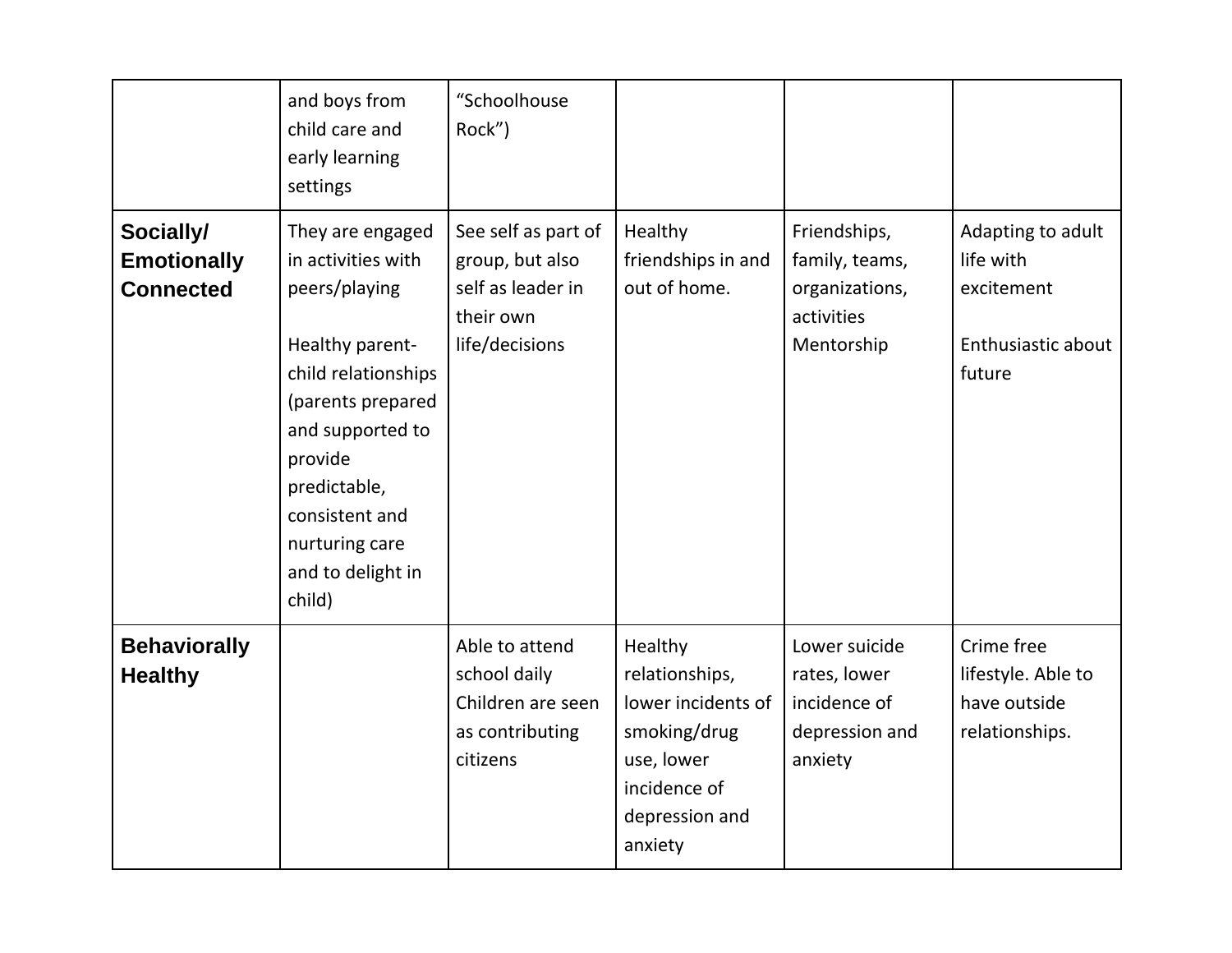|                                     |                                                                                                                                |                                                                                                 | Ability to manage<br>conflict with peers<br>and family     |                                                                                  |                                                                                                                |
|-------------------------------------|--------------------------------------------------------------------------------------------------------------------------------|-------------------------------------------------------------------------------------------------|------------------------------------------------------------|----------------------------------------------------------------------------------|----------------------------------------------------------------------------------------------------------------|
| <b>Physically</b><br><b>Healthy</b> | Hitting milestones<br><b>Healthy BMI</b>                                                                                       | Knowledge of<br>physical<br>Needs (exercise,<br>diet, mental-<br>physical health<br>connection) | health education,<br>consent, sex Ed<br><b>Healthy BMI</b> | Taking part in<br>healthy physical<br>activities, healthy<br>eating habits, etc. |                                                                                                                |
| Safe & Basic<br><b>Needs Met</b>    | Housing stability<br>Families meeting<br>basic needs --<br>enables families<br>to better focus on<br>young children's<br>needs | Stable housing<br>Sufficient food                                                               | Stable housing<br><b>Nutritious meals</b><br>available     | Stable housing,<br>Access to<br>*healthy foods*                                  | Have a home<br>Working or<br>attending school,<br>able to meet<br>current and future<br>needs<br>independently |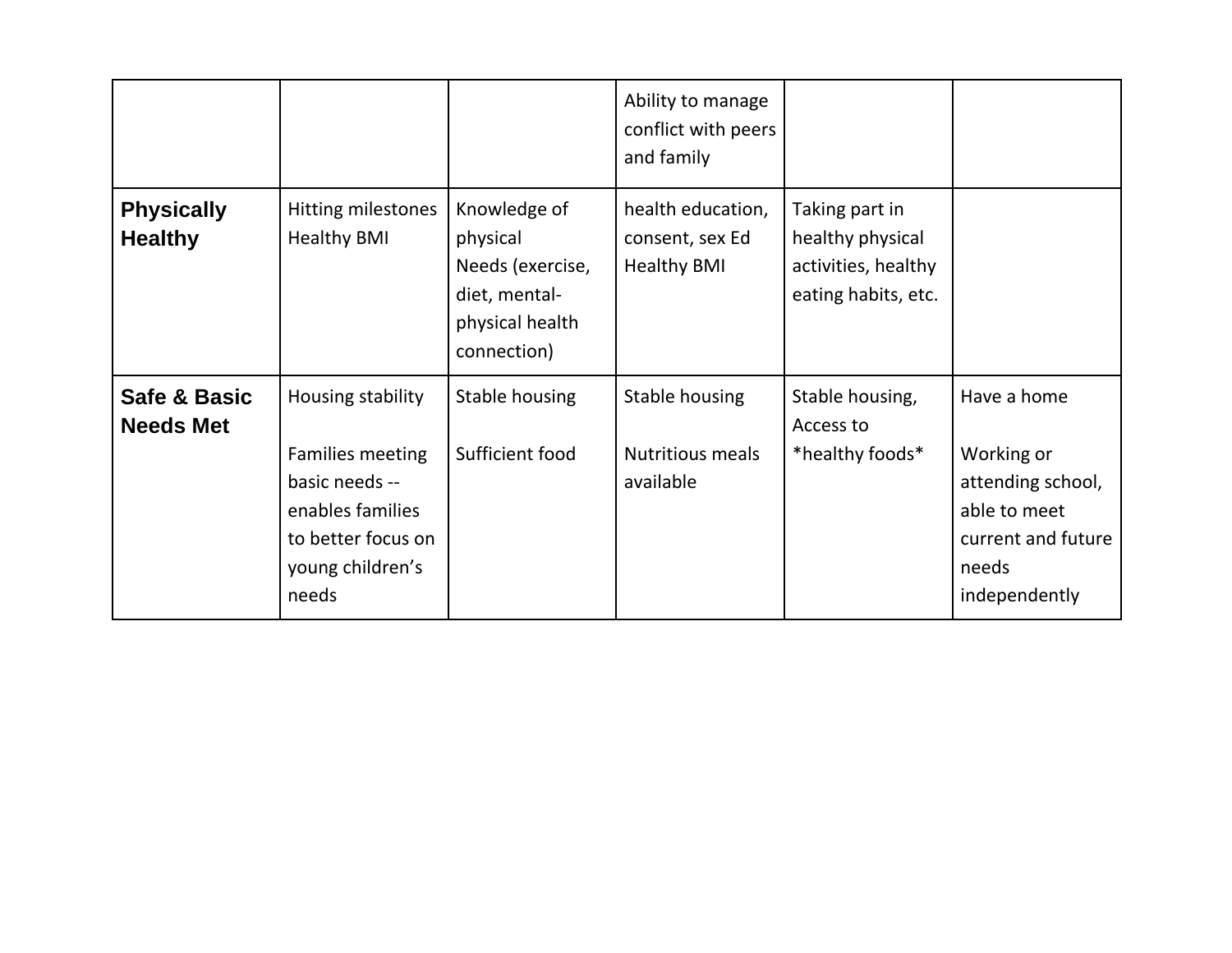|                                                                      | <b>Early Childhood</b>           | <b>School Age</b>                       | <b>Middle School</b><br>Age                         | <b>High School Age Young Adults</b>                               |                              |
|----------------------------------------------------------------------|----------------------------------|-----------------------------------------|-----------------------------------------------------|-------------------------------------------------------------------|------------------------------|
| <b>Vocationally &amp;</b><br><b>Civically</b><br><b>Contributing</b> |                                  |                                         |                                                     |                                                                   | <b>Disconnected</b><br>Youth |
| Learning                                                             | Kindergarten<br><b>Readiness</b> | 3rd Grade<br>Reading                    | 9 <sup>th</sup> Graders<br>Academically<br>on track | Graduation<br>Rate (4 year)                                       | Bachelor's<br>Degrees        |
| Socially/<br><b>Emotionally</b><br><b>Connected</b>                  |                                  |                                         | <b>SEL Skills</b><br><b>Bullying</b>                |                                                                   |                              |
| <b>Behaviorally</b><br><b>Healthy</b>                                | <b>ACES</b>                      |                                         |                                                     | <b>Depression &amp; Suicides</b>                                  |                              |
| <b>Physically</b><br><b>Healthy</b>                                  |                                  | Health Conditions e.g., asthma, obesity |                                                     |                                                                   |                              |
|                                                                      |                                  |                                         |                                                     | <b>Risk Behaviors</b><br>e.g., marijuana, smoking, drinking, DUIs |                              |
| Safe & Basic                                                         |                                  |                                         | <b>Food Security</b>                                |                                                                   |                              |
| <b>Needs Met</b>                                                     |                                  |                                         | Abuse // Out of Home Care                           |                                                                   |                              |
|                                                                      |                                  |                                         | Homelessness & Stable Housing                       |                                                                   |                              |

# Pierce County, Washington - Developmental Dashboard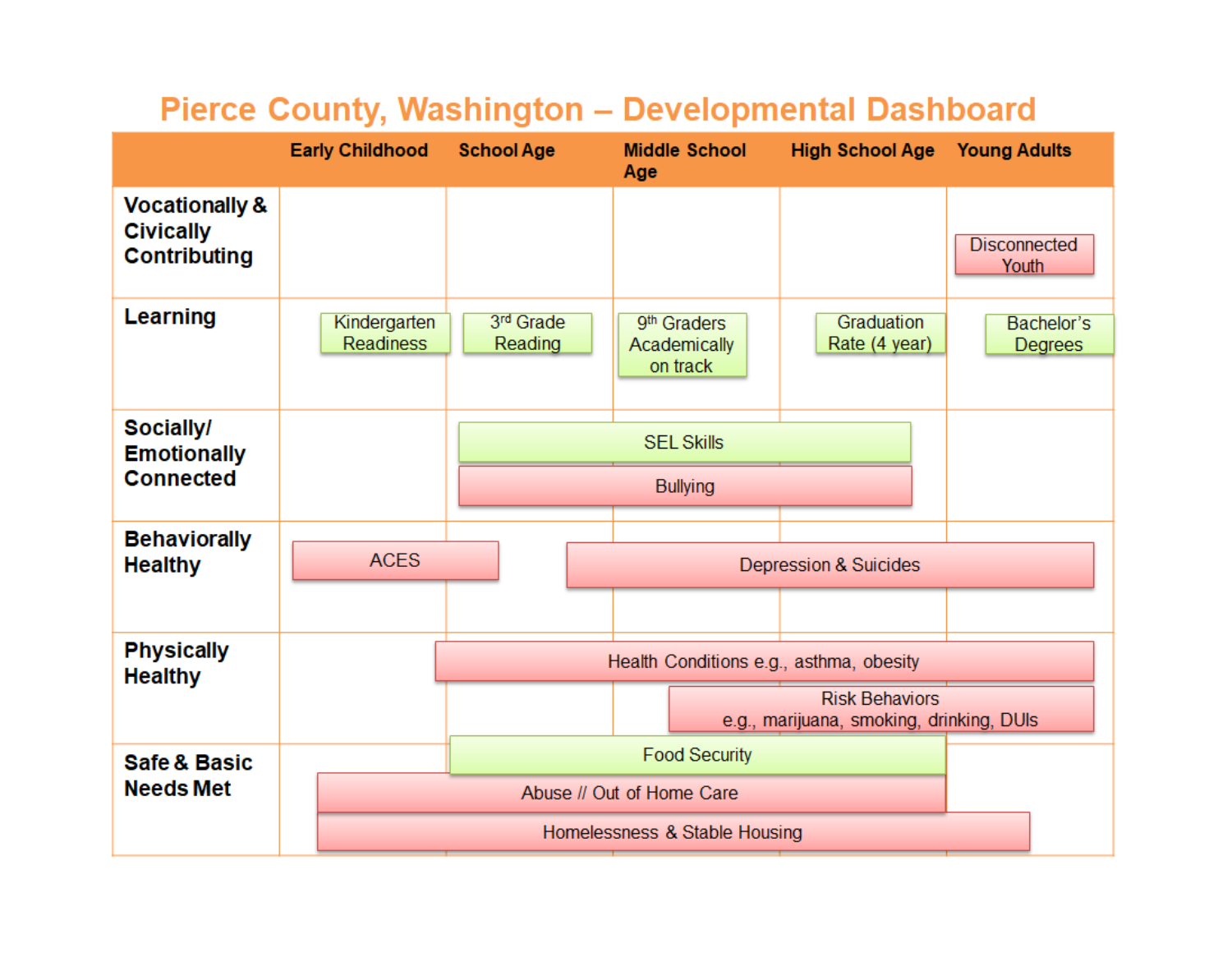### **Populations**

Group 1:

#### INITIAL THOUGHTS

| Name                           | Focus Populations (e.g. adolescence, homeless)                                                                                                                             |
|--------------------------------|----------------------------------------------------------------------------------------------------------------------------------------------------------------------------|
| Lauren & Beverly               | Special needs parents/kids. Teachers and their view. (Beverly<br>infants birth to 3).                                                                                      |
| Ralph                          | LGBTQ+ (Parents and Youth), Foster, Recently arrived<br>immigrants, Special needs parents/kids                                                                             |
| Tanya Durand                   | Children exp special needs, families exp foster system, families<br>who are working poor (ALICE), first-time parents (especially<br>those who experienced ACES themselves) |
| TJ                             | LGBTQ, Black, Youth of Color, Foster Care/Dependent children,<br>Homeless, Poverty                                                                                         |
| <b>Christine &amp; Beverly</b> | Children living in and aging out of foster care, Children of<br>homeless parents, Children of incarcerated parents                                                         |
| Dylan                          | Mckinney Vento youth, youth who've lost contact with schools,<br>english language learners, refugee youth, ALICE                                                           |

| <b>Sharon Shadwell</b> | Zip code specific populations identified by Tacoma-Pierce Co.<br>Public Health - https://www.tpchd.org/healthy-places/public-<br>health-data/maps                                                  |
|------------------------|----------------------------------------------------------------------------------------------------------------------------------------------------------------------------------------------------|
|                        | Also related may be Department of Children Youth and Families<br>(DCYF) data about locales with greatest risk for child welfare<br>involvement (I believe this includes zip code(s) in Pierce Co.) |
|                        | Neurodiverse children, youth, and parents                                                                                                                                                          |
|                        | Military families with children/adolescents                                                                                                                                                        |
|                        | Direct-service providers (e.g., behavioral health professionals,<br>ECE and K12 teachers, etc.)                                                                                                    |
| <b>Kyle Paskewitz</b>  | Single parent homes, kids living in foster care, kids living in<br>joint/split custody, kids living with relatives (kinship care),                                                                 |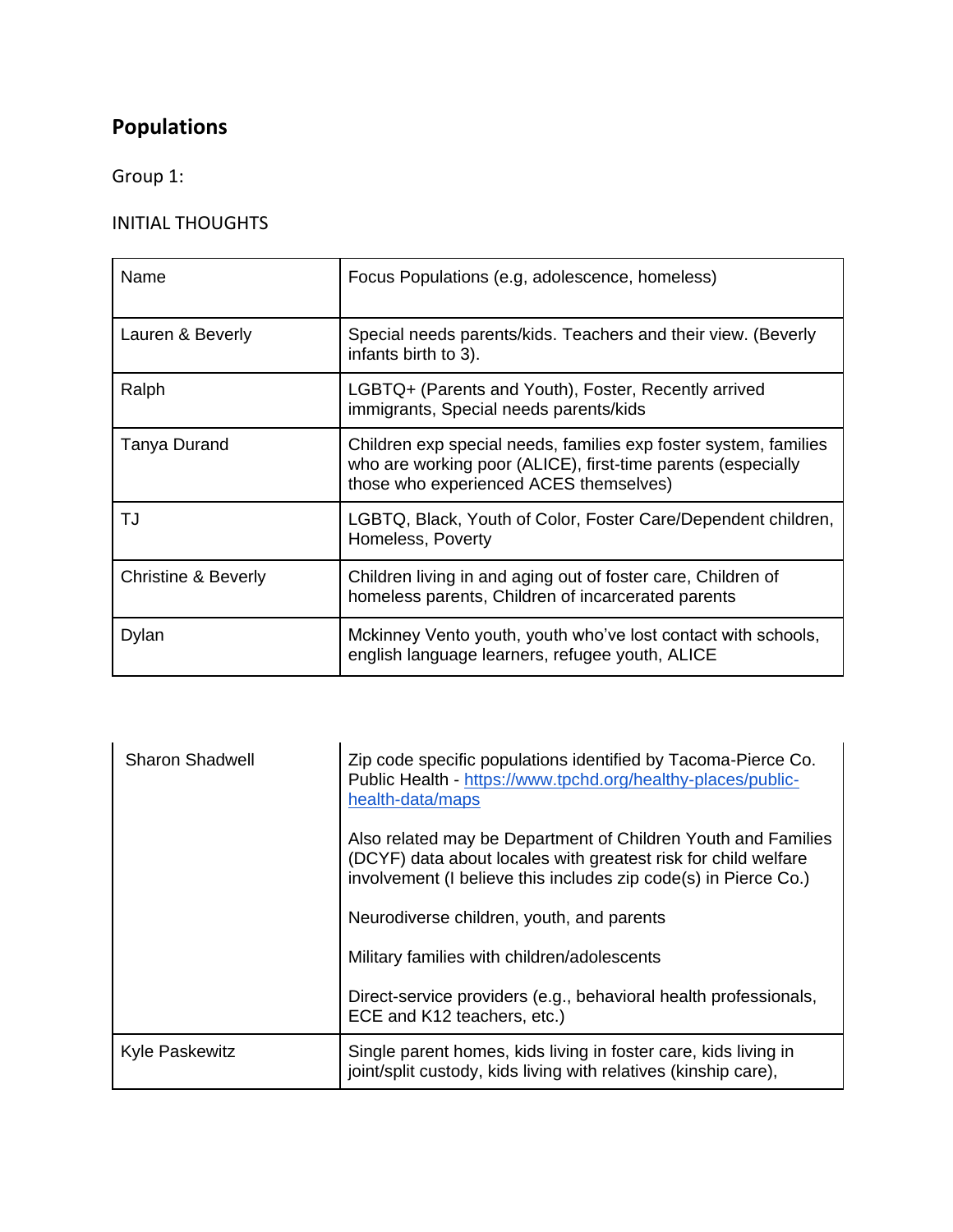#### GROUP SUMMARY

Populations of Focus: LGBTQ youth Special Needs Foster Care **Black** Children and Youth of Color Immigrant / Second Language Homeless Youth Children of Homeless Parents/Caregivers Children of families who are ALICE (Asset Limited Income Constrained Employed) or below the Federal Poverty Level Young people in specific geographies --

Sharon Hanek - Don't forget there are families that would like guidance but do not want to be involved in programs they view to be "government" that will survey and collect data from them.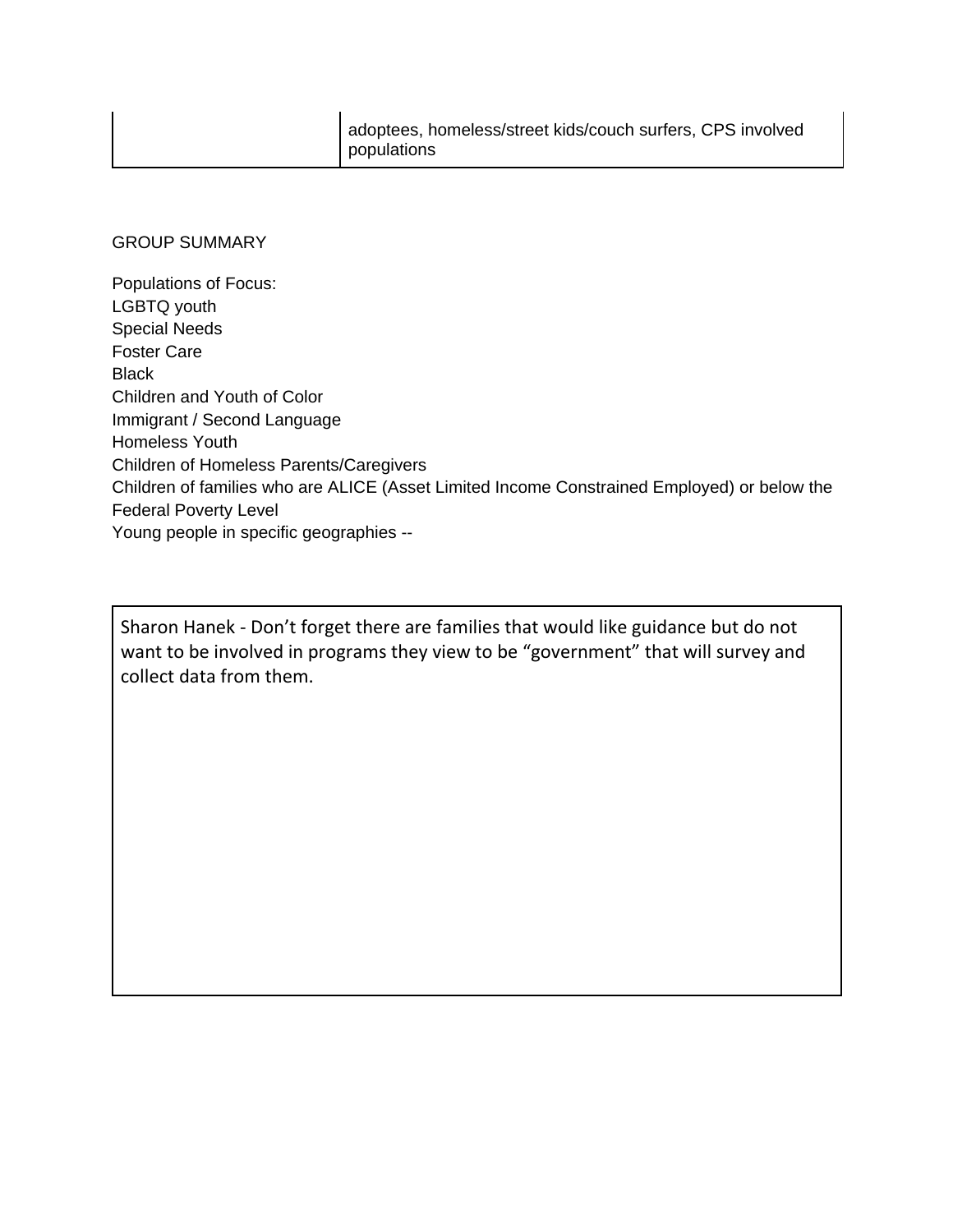The number of disconnected young adults, ages 16-24, who are neither working or in school was 15,300 in 2017.

PART A: FULL GROUP -- ROOT CAUSE:

|    | 1. I suspect young people are not finding success and lack hope in the current<br>school environments. Special needs or "different" learners than the<br>traditional format also contributes. |
|----|-----------------------------------------------------------------------------------------------------------------------------------------------------------------------------------------------|
|    | 2. No social-emotional connection with adults in school.                                                                                                                                      |
|    | 3. Foster care transitions.                                                                                                                                                                   |
|    | 4. Criminal system involvement + inability to achieve potential after minor<br>offenses (can't get education, job, lease. keeping them in cycle of poverty<br>and crime).                     |
|    | 5. Behavioral health symptoms (e.g., depression, anxiety, substance use<br>disorder) impacting ability to function in academic and/or vocational<br>settings.                                 |
| 6. | Not an online learner--therefore NO academic answers right now.                                                                                                                               |
|    | 7. Unsafe or unstable home environment.                                                                                                                                                       |
|    | 8. Kids are re-learning material or doing busy work, not progressing.                                                                                                                         |
| 9. | Civil/political unrest. No hope in the future / fear of the future.                                                                                                                           |
|    | 10. Parents/peers aren't working or placing emphasis on education/future.                                                                                                                     |
|    | 11. Dysfunctional families / relationships / custodial conflict.                                                                                                                              |

#### PART B: SMALL GROUP – LOCAL CONDITIONS

*Pick one "root cause" from the list above and ask: Why is it this way in Pierce County? Dig deep. Ask "why" four or five times. Then, pick another Root Cause and do the same.*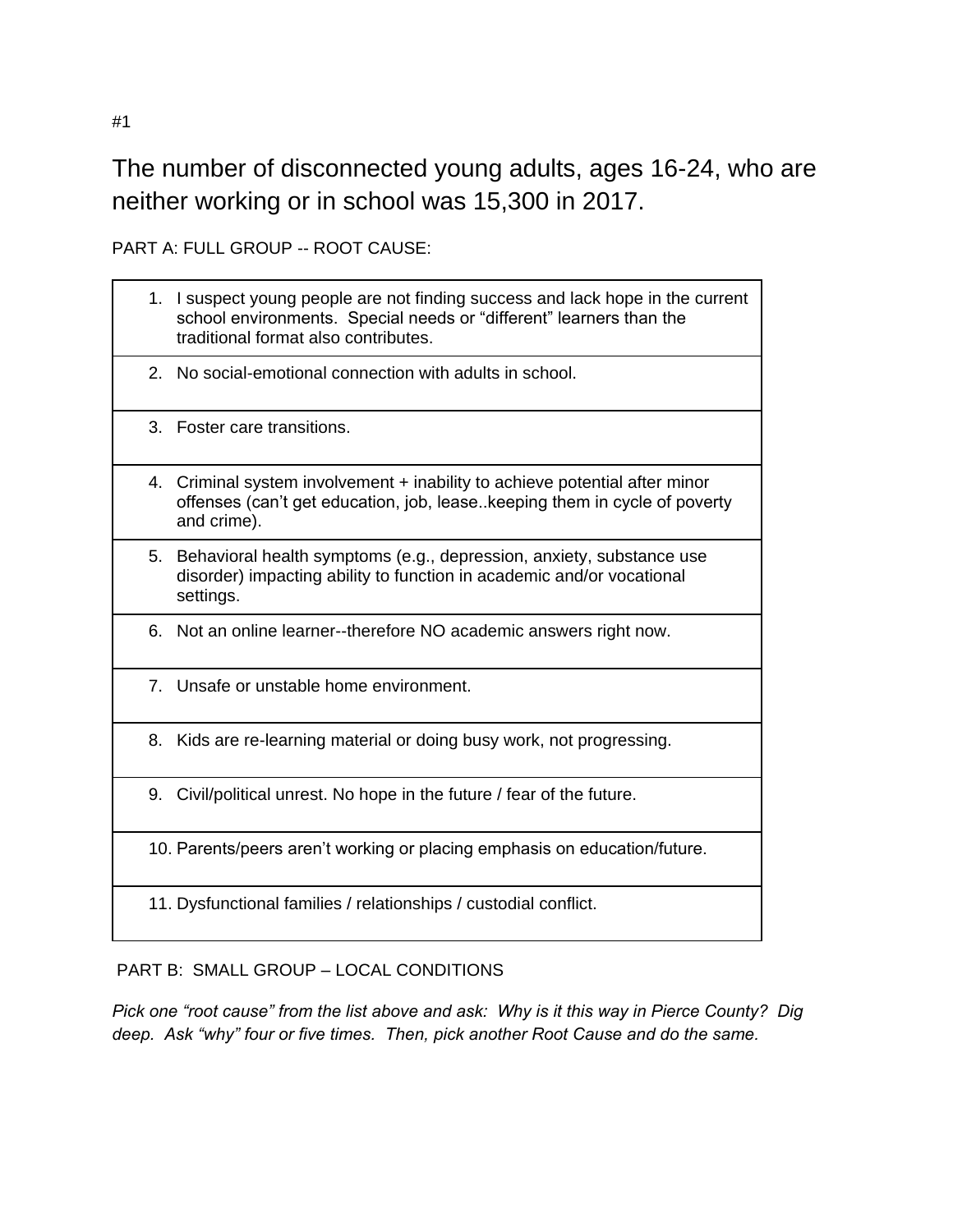|             | Fill in root cause from<br>list above                                   | Fill in root cause from<br>list above | Fill in root cause from<br>list above |
|-------------|-------------------------------------------------------------------------|---------------------------------------|---------------------------------------|
| Root Cause: | Dysfunctional families /<br>relationships / custodial<br>conflict       |                                       |                                       |
| Why here?   | Family court outcomes<br>not appropriate for<br>family                  |                                       |                                       |
| Why Here?   | Lack of services for<br>fathers / non-custodial<br>parents              |                                       |                                       |
| Why here?   | Lack of protection for<br>parental rights / equal<br>treatment in court |                                       |                                       |
| Why here?   |                                                                         |                                       |                                       |
| Why here?   |                                                                         |                                       |                                       |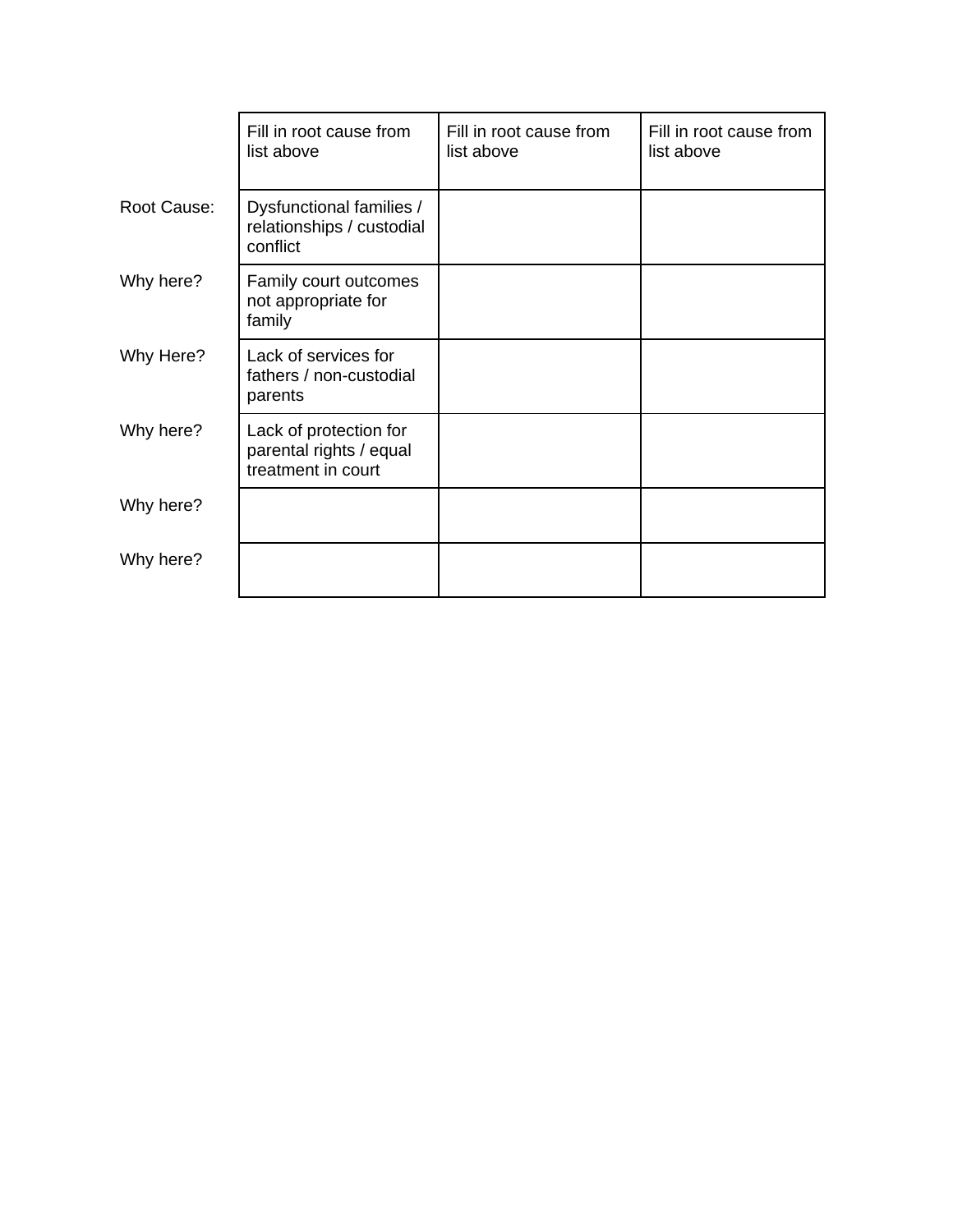Kindergarteners demonstrating school readiness in 6 of 6 areas

38.9% (Clover Park)

55% (Tacoma)

PART A: FULL GROUP -- ROOT CAUSE:

| 1. Are expectations reasonable/ideal?<br>2. Poverty higher in clover park<br>3. Fewer preschoolers<br>4. Poverty concentration and increased mobility of students (due to poverty<br>and JBLM)<br>5. Not enough access to high quality early learning programs<br>6. We should be supporting parents pre-birth with parenting information about<br>age appropriate development and play-based strategies. Where are the<br>parenting groups and classes (example: Love and Logic)<br>7. Lack of intergenerational educational success / ability to support education<br>at home<br>8. Lack of access to good nutrition<br>9. Lack of universal pre-k that is QUALITY<br>10. Need to connect childcare providers with schools to help smooth and<br>successful transitions<br>11. Exclusionary discipline practices (e.g., suspension, expulsion, isolation,<br>restraint) in child care and early learning settings |  |
|---------------------------------------------------------------------------------------------------------------------------------------------------------------------------------------------------------------------------------------------------------------------------------------------------------------------------------------------------------------------------------------------------------------------------------------------------------------------------------------------------------------------------------------------------------------------------------------------------------------------------------------------------------------------------------------------------------------------------------------------------------------------------------------------------------------------------------------------------------------------------------------------------------------------|--|
|                                                                                                                                                                                                                                                                                                                                                                                                                                                                                                                                                                                                                                                                                                                                                                                                                                                                                                                     |  |
|                                                                                                                                                                                                                                                                                                                                                                                                                                                                                                                                                                                                                                                                                                                                                                                                                                                                                                                     |  |
|                                                                                                                                                                                                                                                                                                                                                                                                                                                                                                                                                                                                                                                                                                                                                                                                                                                                                                                     |  |
|                                                                                                                                                                                                                                                                                                                                                                                                                                                                                                                                                                                                                                                                                                                                                                                                                                                                                                                     |  |
|                                                                                                                                                                                                                                                                                                                                                                                                                                                                                                                                                                                                                                                                                                                                                                                                                                                                                                                     |  |
|                                                                                                                                                                                                                                                                                                                                                                                                                                                                                                                                                                                                                                                                                                                                                                                                                                                                                                                     |  |
|                                                                                                                                                                                                                                                                                                                                                                                                                                                                                                                                                                                                                                                                                                                                                                                                                                                                                                                     |  |
|                                                                                                                                                                                                                                                                                                                                                                                                                                                                                                                                                                                                                                                                                                                                                                                                                                                                                                                     |  |
|                                                                                                                                                                                                                                                                                                                                                                                                                                                                                                                                                                                                                                                                                                                                                                                                                                                                                                                     |  |
|                                                                                                                                                                                                                                                                                                                                                                                                                                                                                                                                                                                                                                                                                                                                                                                                                                                                                                                     |  |
|                                                                                                                                                                                                                                                                                                                                                                                                                                                                                                                                                                                                                                                                                                                                                                                                                                                                                                                     |  |

PART B: SMALL GROUP – LOCAL CONDITIONS

*Pick one "root cause" from the list above and ask: Why is it this way in Pierce County? Dig deep. Ask "why" four or five times. Then, pick another Root Cause and do the same.*

#2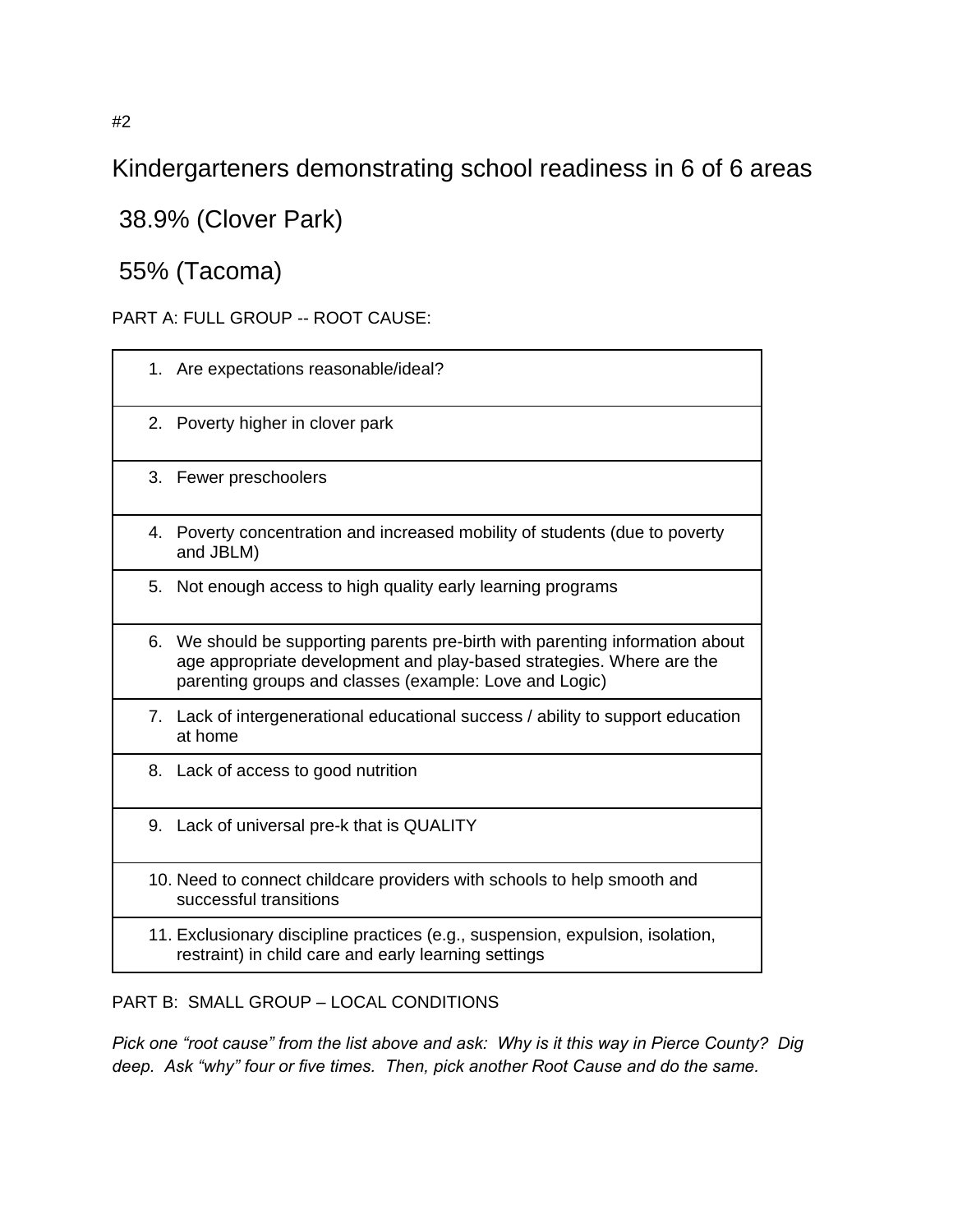|             | Fill in root cause from<br>list above                        | Fill in root cause from<br>list above                                     | Fill in root cause from<br>list above                                                  |
|-------------|--------------------------------------------------------------|---------------------------------------------------------------------------|----------------------------------------------------------------------------------------|
| Root Cause: | Parenting<br>information/classes                             | Lack of quality Pre-K<br>programming/preschool                            | Lack of good nutrition                                                                 |
| Why here?   | No in-person                                                 | Need public funding for<br>pre-K                                          | Fewer food banks +<br>transportation issues<br>to get to food banks +<br>food desserts |
| Why Here?   | Online resources<br>available, no need for-in<br>person      | Not enough high quality<br>childcare--not a<br>desirable business         | Lack of community<br>concern                                                           |
| Why here?   | <b>Practitioners using</b><br>online to reach more<br>people | Expensive to provide -<br>not enough subsidy for<br>lower-income families |                                                                                        |
| Why here?   |                                                              |                                                                           |                                                                                        |
| Why here?   |                                                              |                                                                           |                                                                                        |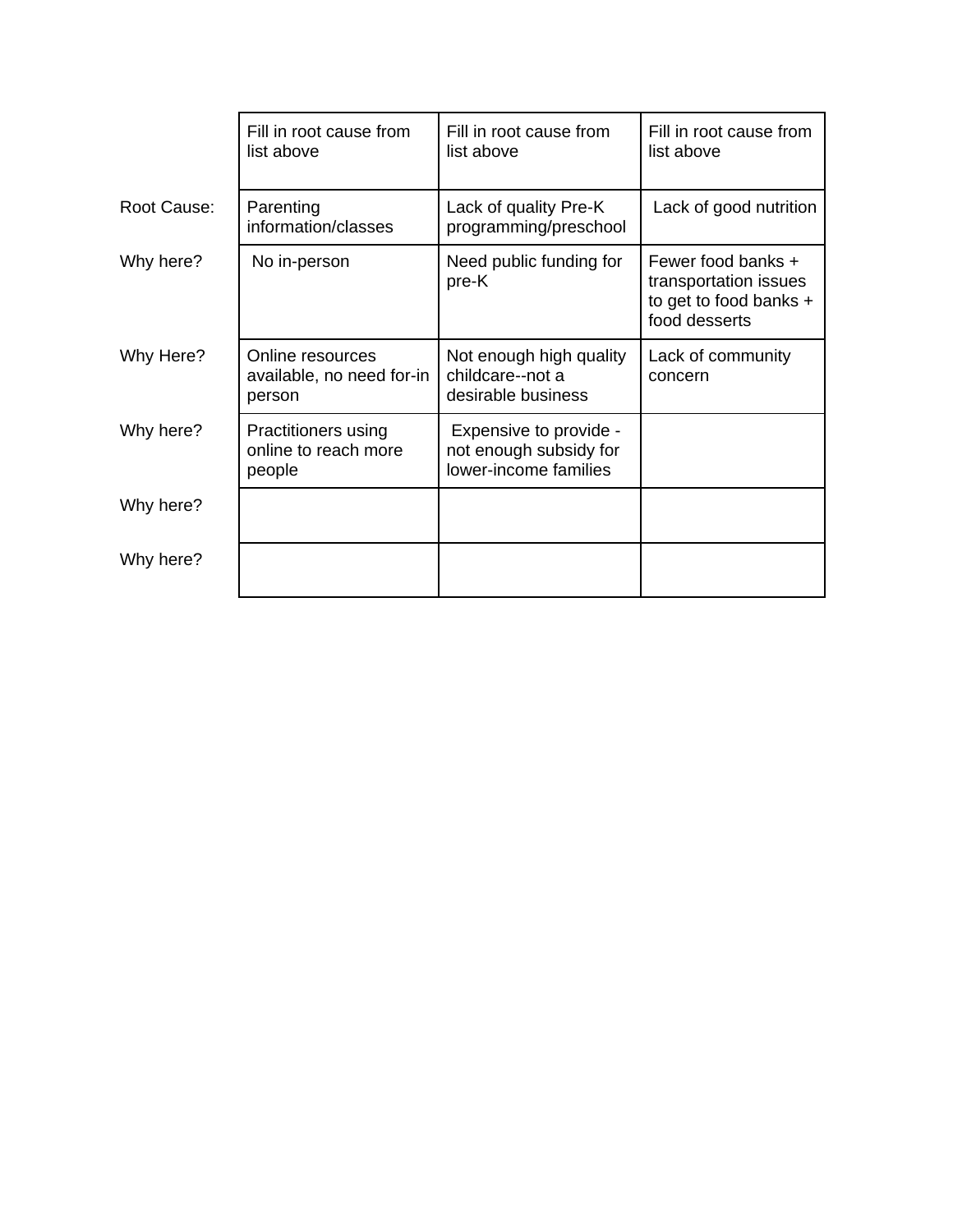1 in 4 Pierce County middle school youth report depressive symptoms. Pierce County high school students reported depression at a rate of 36.9%.

Suicidal ideation (21.6% of youth reporting) is more common among Multiracial youth (29.3%), American Indian or Alaska Native and Native Hawaiian or Pacific Islander (25.3%) youth, and higher in girls (28.6%).

PART A: FULL GROUP -- ROOT CAUSE:

|                                                                                                                                                                                                                                                   | 1. Lack of investment in positive youth development programs including<br>mentoring. No public policy that prioritizes investment in these programs. |  |  |  |
|---------------------------------------------------------------------------------------------------------------------------------------------------------------------------------------------------------------------------------------------------|------------------------------------------------------------------------------------------------------------------------------------------------------|--|--|--|
|                                                                                                                                                                                                                                                   | 2. Bullying, racial tensions, disconnect from teachers                                                                                               |  |  |  |
|                                                                                                                                                                                                                                                   | 3. Access to drugs to self-medicate                                                                                                                  |  |  |  |
|                                                                                                                                                                                                                                                   | 4. Conflicting home life/parent stressors                                                                                                            |  |  |  |
| 5.                                                                                                                                                                                                                                                | Kids want to go back to school (COVID closings)                                                                                                      |  |  |  |
|                                                                                                                                                                                                                                                   | 6. Cyberbullying                                                                                                                                     |  |  |  |
|                                                                                                                                                                                                                                                   | 7. Lack of positive caring adults in a child's life                                                                                                  |  |  |  |
| 8.                                                                                                                                                                                                                                                | Kids are impacted by media / social media / politics / civil unrest                                                                                  |  |  |  |
|                                                                                                                                                                                                                                                   | 9. Parents are struggling with depression or other issues                                                                                            |  |  |  |
|                                                                                                                                                                                                                                                   | 10. Historical trauma                                                                                                                                |  |  |  |
|                                                                                                                                                                                                                                                   | 11. Lack of access to mental health services from professionals who are<br>representative of the communities/families being served                   |  |  |  |
| I want to know where the data came from that says that suicidal ideation is<br>higher in girls, and if it's actually higher in Pierce County, why - as nationally<br>numbers for boys and men are much higher almost universally across the board |                                                                                                                                                      |  |  |  |

PART B: SMALL GROUP – LOCAL CONDITIONS

#3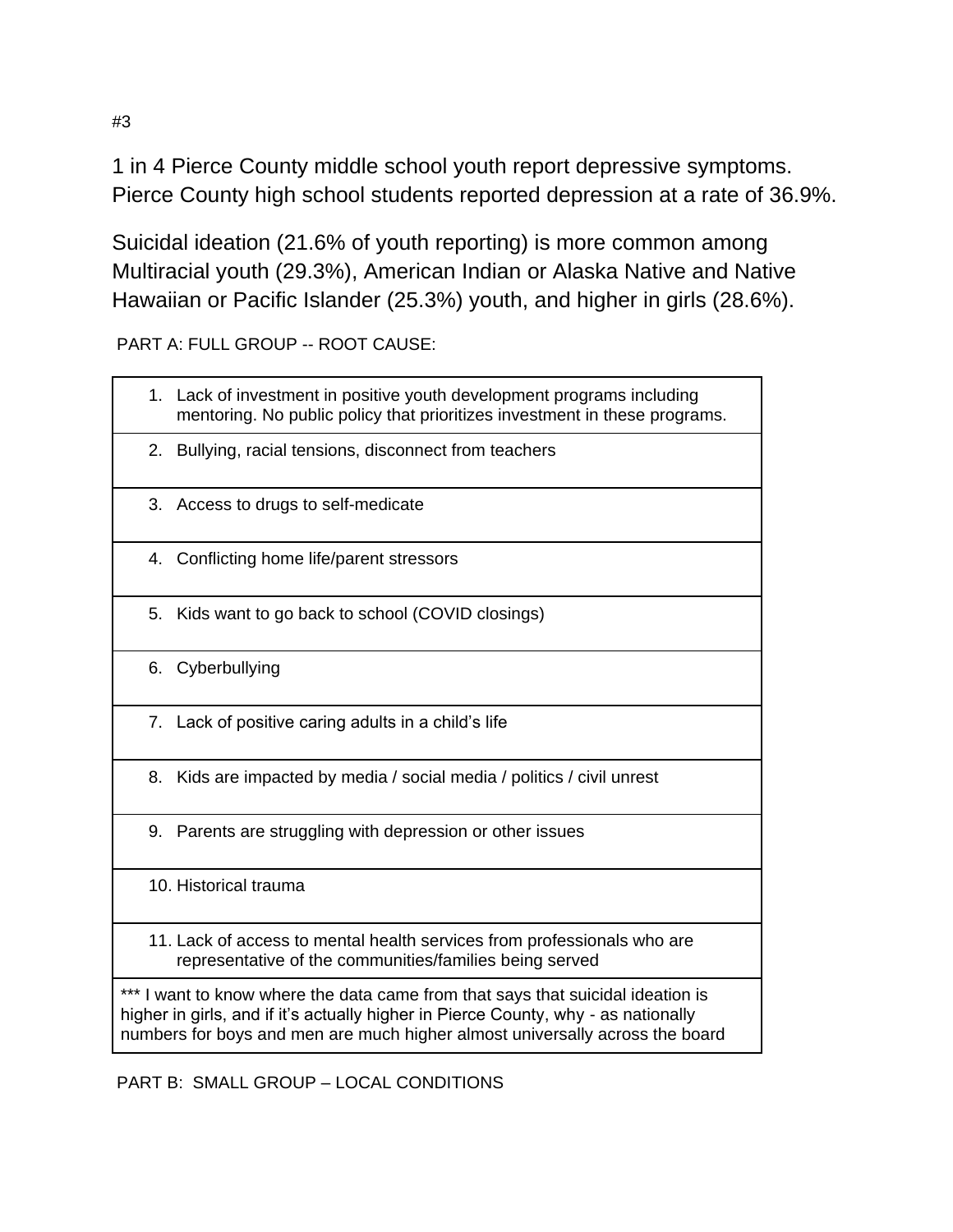*Pick one "root cause" from the list above and ask: Why is it this way in Pierce County? Dig deep. Ask "why" four or five times. Then, pick another Root Cause and do the same.*

|             | Fill in root cause from<br>list above                                                        | Fill in root cause from<br>list above                                                                               | Fill in root cause from<br>list above |
|-------------|----------------------------------------------------------------------------------------------|---------------------------------------------------------------------------------------------------------------------|---------------------------------------|
| Root Cause: | Lack of access to<br>culturally relevant<br>mental health services<br>for adults and youth   | Lack of investment in<br>positive youth<br>development<br>initiatives/programs                                      |                                       |
| Why here?   | Mental health services<br>do not have sufficient<br>diversity in their staff                 | Lack of agreement of<br>political leadership to<br>establish policy that<br>supports an investment<br>in prevention |                                       |
| Why Here?   | Funding does not<br>prioritize communities<br>of color that must be<br>served                | Too much focus on<br>treatment and not<br>enough on prevention<br>and education                                     |                                       |
| Why here?   | <b>LGBTQ communities</b><br>are often not included                                           |                                                                                                                     |                                       |
| Why here?   | Insufficient training for<br>service providers to<br>provide culturally<br>relevant services |                                                                                                                     |                                       |
| Why here?   |                                                                                              |                                                                                                                     |                                       |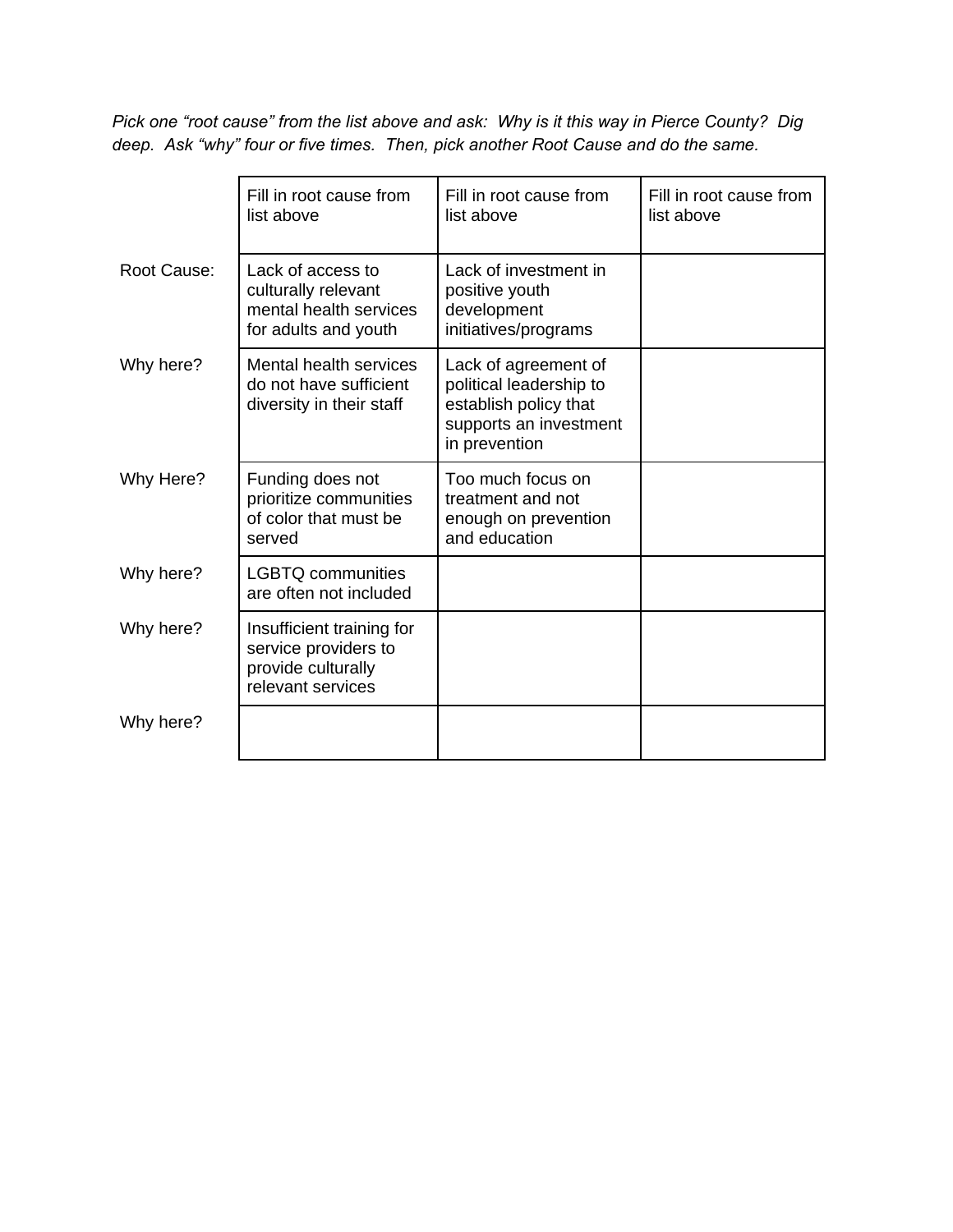## **Engagement Strategy for "Communities Within" Pierce County**

#### FEEL FREE TO ADD IN.

| Name | Communities/Geographies "within" Pierce County                                                                                                            |
|------|-----------------------------------------------------------------------------------------------------------------------------------------------------------|
|      | By School District (Superintendents group)                                                                                                                |
|      | By Towns (Mayors group, Police Chiefs, Pierce County Cities and<br>Towns Association (PCCTA))                                                             |
|      | RURAL (District 1, 2, 3, 7) - unincorporated                                                                                                              |
|      | Black families/youth (Tacoma Urban League (trusted messenger to<br>engage Black families/youth)                                                           |
|      | Asia Pacific Islander community (I would break this out even further,<br>e.g., Native Hawaiian and Other Pacific Islander, Korean, Cambodian,<br>$etc.$ ) |
|      | Latinx community                                                                                                                                          |
|      | American Indian/Alaska Native families                                                                                                                    |
|      | Youth/families who have accessed behavioral health services (e.g.,<br>FYSPRT)                                                                             |
|      | Russian immigrants (Eastern European/Slavic - Polish, Ukraine,<br>German, etc)                                                                            |
|      | Low-income, low SES neighborhoods/communities                                                                                                             |
|      | <b>Business districts</b>                                                                                                                                 |
|      | Legislative Districts, City Council Districts, Neighborhood Councils                                                                                      |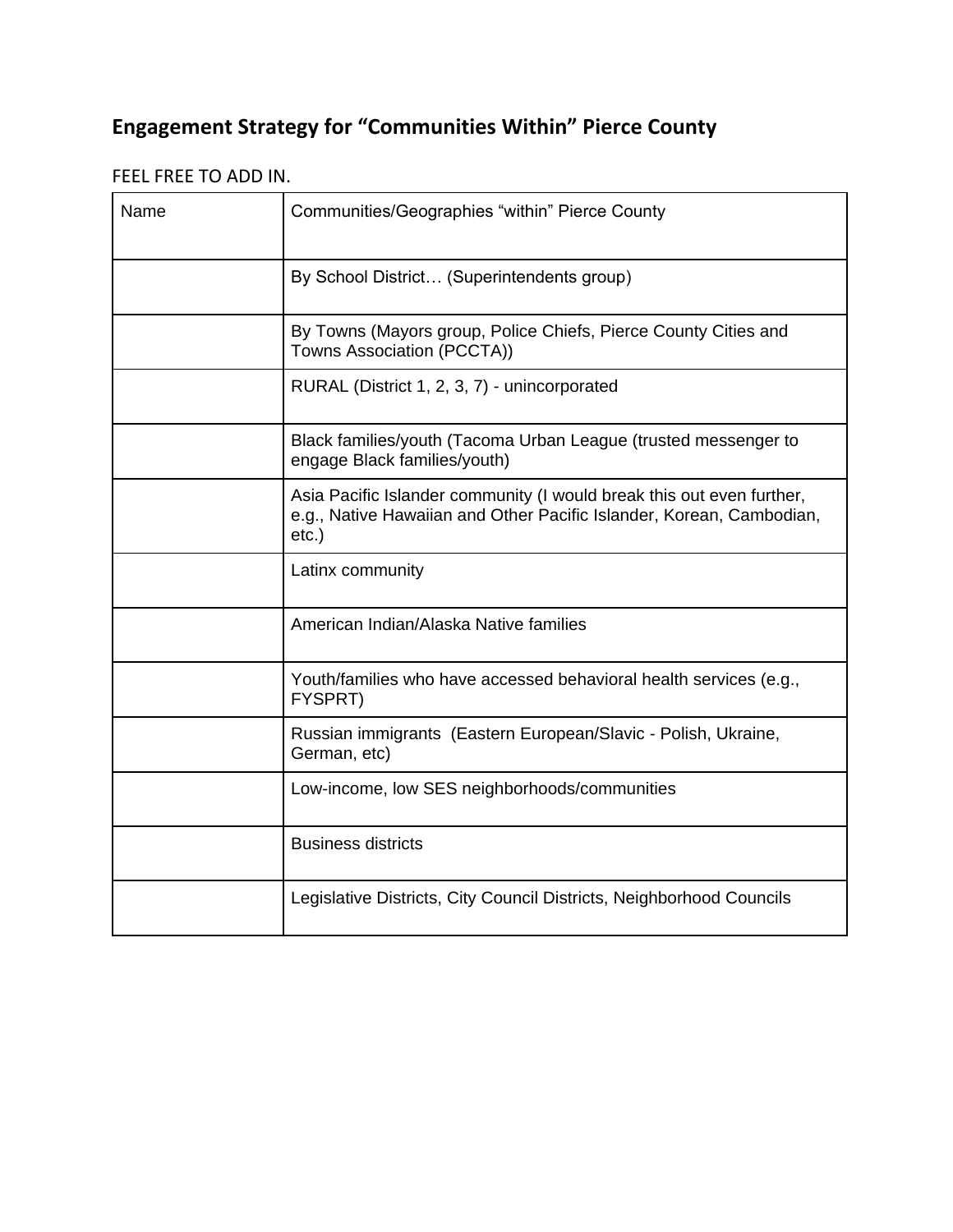**Links to Existing Networks, Initiatives, etc.**



### Big Picture planning is undertaken by groups at many levels.

| <b>Overarching Leadership</b> | Legislative Districts, Council Districts, City Councils,<br>School Boards, Mayor's Youth Task Force, Project<br>PEACE (Tacoma), Economic Development Board,<br>Chamber of Commerce, the 'big orgs' convened by<br>City (UWT, UPS, THA, etc)                                                                                                                                                                                    |
|-------------------------------|--------------------------------------------------------------------------------------------------------------------------------------------------------------------------------------------------------------------------------------------------------------------------------------------------------------------------------------------------------------------------------------------------------------------------------|
| <b>Population Focused</b>     | Asia Pacific Cultural Center, Urban League, Centro<br>Latino, NAACP, DCYF, educational groups, Puyallup<br>Tribe, JBLM (military families), Non-Custodial<br>Parents/Split Families, Homeless/At-Risk Youth,<br>Child welfare involved families (e.g., foster care<br>agencies, dependency court - Best for Babies,<br>Parents for Parents, etc.)                                                                              |
| <b>Provider Network</b>       | <b>Behavioral Health Network for BIPOC</b><br>communities, black infant health, Parentalink of<br>Washington, Kids Mental Health Pierce County,<br>Pierce County Counselors Association, Child care<br>aware, FYSPRT (Family Youth Systems Partner<br>Round Table), WCAAP (Washington Chapter of<br>American Academy of Pediatrics), South Sound<br>Military and Communities Partnership, PC Arts and<br><b>Culture Execs-</b> |
| <b>Issue Coalition</b>        | WA Interagency Fatherhood Council, Health Equity<br>Network, Project Child Success & Help Me Grow,                                                                                                                                                                                                                                                                                                                             |